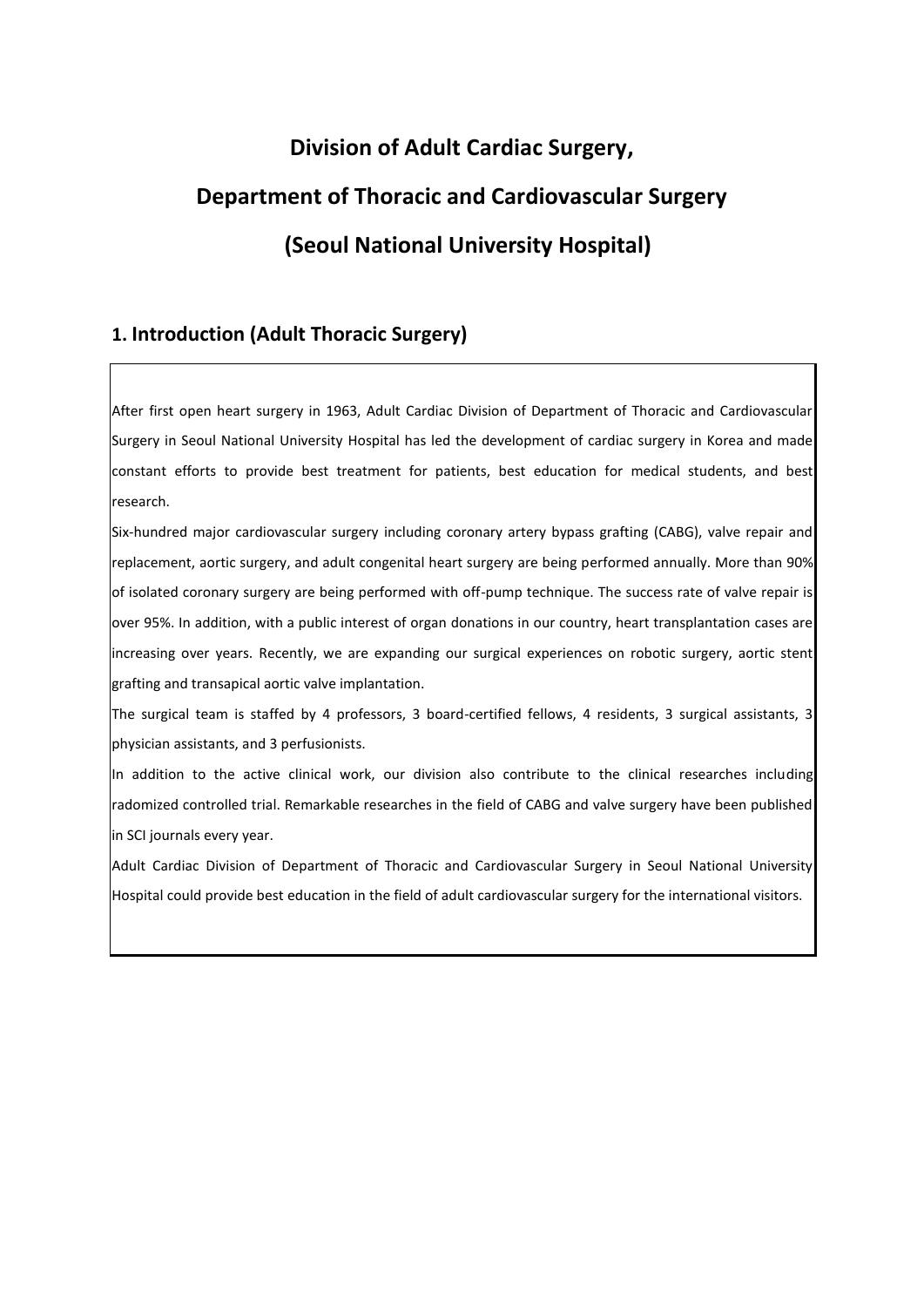## **2. Program**

#### **2-1. Short-term visiting fellowship program**

## **Duration**

2-4 weeks (could be individualized)

#### **Overview**

- Learn how to operate cardiopulmonary bypass

- Learn basic skills for valve repair

- Learn strategy and techniques of off-pump CABG

- Learn skills for open aortic surgery and endovascular stent grafting

#### **Contents**

#### **① Cardiovascular surgery**

Cardiac Surgery

- Valve repair and replacement

- Coronary artery bypass grafting

- Surgery for adult congenital heart disease

- Heart transplantation

Aortic Surgery

- Thoracic aortic surgery

- Abdominal aortic surgery

- Thoracic and abdominal aortic endovascular stent grafting

#### **② Post-operative care**

- Early postoperative care in specialized cardiac surgical intensive care unit (8 beds)

- General ward care

- Outpatient clinic

#### **③ Conferences and Seminars**

- Multidisciplinary team conference (7am, Friday)

- Saturday seminar: invited lectures by experts in Korea

Saturday journal review: review of interesting recent articles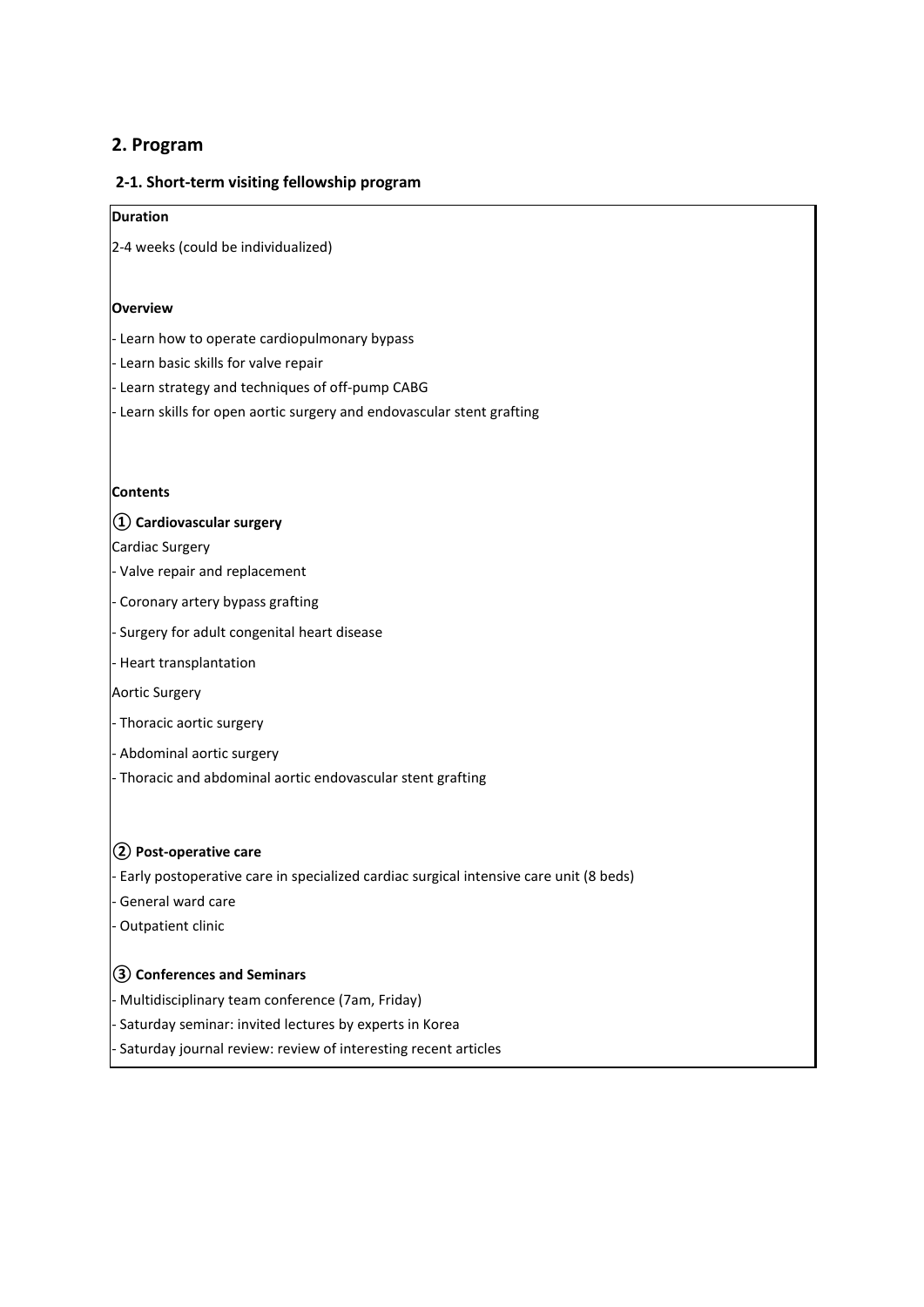## **2-3. Weekly time tables**

|     | AM                                                                                                                                                        | PM                                                                                                     |
|-----|-----------------------------------------------------------------------------------------------------------------------------------------------------------|--------------------------------------------------------------------------------------------------------|
| Mon | 7:15 Team meeting<br>: review of weekly operation cases                                                                                                   | <b>Continued Operation</b>                                                                             |
|     | 8:00 Valve/Aortic surgery<br>: valve or Aortic aneurysm op                                                                                                | 5:00 ICU round<br>5:30 Ward round                                                                      |
| Tue | 8:00 Surgery for IHD<br>: OPCAB, conventional CABG,<br>Surgery for complication of MI                                                                     | <b>Continued Operation</b><br>5:00 ICU round<br>5:30 Ward round<br>2:00 Outpatient clinic for aorta    |
| Wed | 8:00 Valve/Aortic surgery<br>: valve or Aortic aneurysm op<br>endovascular stent                                                                          | <b>Continued Operation</b><br>5:00 ICU round<br>5:30 Ward round<br>1:00 Outpatient clinic for IHD      |
| Thu | 8:00 Surgery for IHD<br>: OPCAB, conventional CABG,<br>Surgery for complication of MI                                                                     | <b>Continued Operation</b><br>5:00 ICU round<br>5:30 Ward round<br>2:00 Outpatient clinic for Valve Ds |
| Fri | 7:00 Operation case conference<br>: multidisciplinary team conference<br>8:00 Valve/Aortic surgery<br>: valve or Aortic aneurysm op<br>endovascular stent | <b>Continued Operation</b><br>5:00 ICU round<br>5:30 Ward round                                        |
| Sat | 9:00 Seminar<br>10:00 Journal review<br>11:00 Ward round<br>10:00 Varicose vein operation                                                                 |                                                                                                        |